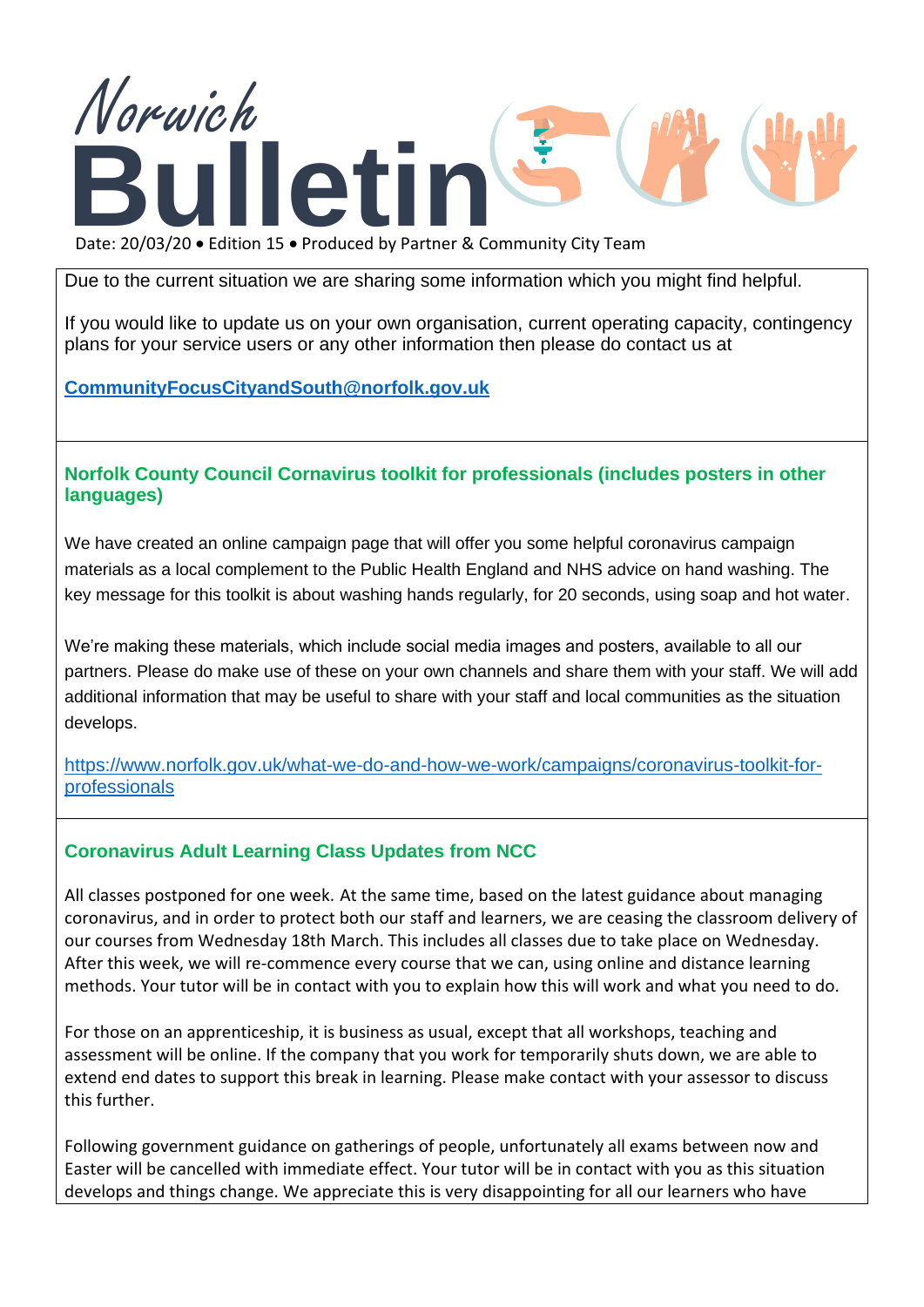worked so hard to prepare for these exams, and that this will cause anxiety for many, but we hope you will see this as an opportunity to revise further and access online support.

In some cases we will not be able to continue your class, for example pottery, silversmithing and some painting and drawing classes. As such, we will be offering learners the option to retain their booking/remaining sessions on their account as a credit, or receive a refund. Once again, your tutor will be in contact with you to arrange this.

#### **How to get in contact**

Social media – please follow us on social media to keep up to date with all messages, the development of our online programmes and how to access them. You can also send messages to us on Facebook, however please bear in mind that it may take us longer to reply at this time.

- **[Facebook](https://www.facebook.com/Adult-Education-Norfolk-141682545931459/timeline/)**
- **[Twitter](https://twitter.com/home)**

Visit the **[adult learning online page](https://www.norfolk.gov.uk/education-and-learning/adult-learning)** or email **[nclsadmissions@norfolk.gov.uk](mailto:nclsadmissions@norfolk.gov.uk)**

Telephone: please do not contact our call centre, we are experiencing an unprecedented number of calls and need to protect front line call resource to handle social care and other emergency calls for the foreseeable future.

Wensum Lodge will be closed for this period so please do not visit the site during this time.

For existing learners – tutors will be in touch to discuss the continuation of the programme or credits/refunds where applicable.

# **Libraries Updates**

Norfolk's libraries are to close from 4pm on Saturday, as part of the county council's ongoing response to coronavirus.

With the Government advising people to avoid group contact, the county council has decided to close library buildings – with the exception of libraries offering registration appointments.

Councillor Margaret Dewsbury, the cabinet member responsible for libraries, said: ""We have kept our libraries open for as long as possible, as crucial community hubs – but the fast moving situation and updated Government advice means we now have to close them, from 4pm on Saturday. We will maintain online services and will keep people posted on our website."

The council has also announced the closure of the Norfolk records office and the Holt and Whitlingham outdoor centres and adult learning centres, for the same reason.

To keep up to date on service changes, please see [Service disruptions page.](https://www.norfolk.gov.uk/safety/service-disruptions)

For the latest advice on coronavirus, please see our [Coronavirus pages.](https://www.norfolk.gov.uk/care-support-and-health/health-and-wellbeing/adults-health/coronavirus)

[https://www.norfolk.gov.uk/news/2020/03/libraries-to-close-from-saturday-to-curb-coronavirus](https://www.norfolk.gov.uk/news/2020/03/libraries-to-close-from-saturday-to-curb-coronavirus-risk)[risk](https://www.norfolk.gov.uk/news/2020/03/libraries-to-close-from-saturday-to-curb-coronavirus-risk)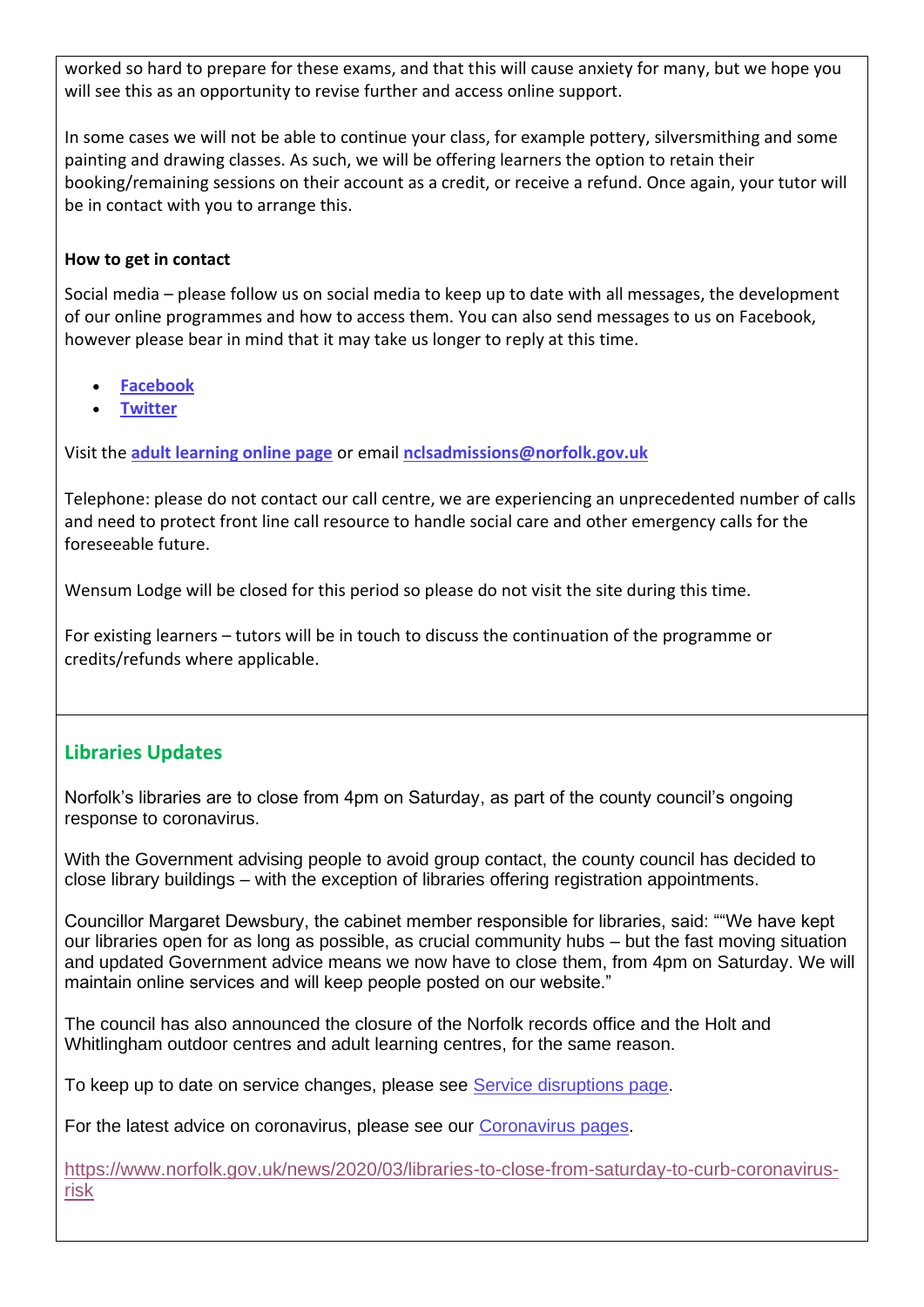# **Norfolk and Suffolk Victim Care Service Update**

We would like to share that although our offices are now closed, we will continue to provide telephone support to anyone who has been impacted by any crime - if the crime has been reported or not.

You can contact us on 0300 303 3706 between 8am-5pm

Outside of these hours contact the National Victim Support 24-hour helpline on 0808 168 9111 Or you can email us to: [nsvictimcare@victimsupport.org.uk](mailto:nsvictimcare@victimsupport.org.uk) Visit [www.nsvictimcare.org](http://www.nsvictimcare.org/) - for further information about the service

Take care everyone and stay safe Kind regards from the team at Norfolk and Suffolk Victim Care

**Notice on behalf of the NCAN Steering Group agencies (Age UK Norwich, Age UK Norfolk, Norfolk Citizen's Advice, Diss and Thetford Citizens Advice, Equal Lives, MAP, Norfolk Community Law Service, Shelter)**

In response to COVID-19 and in accordance with the Government's recommendations we are reacting as appropriately as possible by taking seriously the health and wellbeing of staff, volunteers and the people who need our help.

We are adapting to this difficult situation and are continuing to work together in partnership to ensure that people can access quality information, advice, and specialist legal help. We are concerned about the social and financial impact this unprecedented situation will have on people's lives, and that many will be pushed into or further into poverty. The full knock on effects are yet to be seen but we predict that there will be an increase in people needing advice and support due to a number of factors including loss of wages, increased debts, relationship breakdowns, potential evictions and homelessness.

Below is a summary of the current service provision from our individual organisations. If anything changes we will share as widely as possible.

| Charity               | <b>Telephone</b>                                                                                                                    | <b>Email/Web Chat/Referral</b><br>System                         | Face-to-face                                                                   |
|-----------------------|-------------------------------------------------------------------------------------------------------------------------------------|------------------------------------------------------------------|--------------------------------------------------------------------------------|
| <b>Age UK Norwich</b> | Advice line remains<br>open: 01603 496333.                                                                                          | Referral System currently open.<br>enquiries@ageuknorwich.org.uk | Suspended.                                                                     |
| <b>Age UK Norfolk</b> | Advice line remains<br>open: 0300 500<br>1217.<br><b>Money Matters</b><br>service will<br>contacting each<br>client to check needs. | Referral System currently open.<br>advice@ageuknorfolk.org.uk    | Suspended.                                                                     |
| Shelter               | Advice line remains<br>open: 03445151860.                                                                                           | Referral System currently open.<br>norfolk@shelter.org.uk        | Office and face-to-face<br>appointments suspended.<br>For the Pathways project |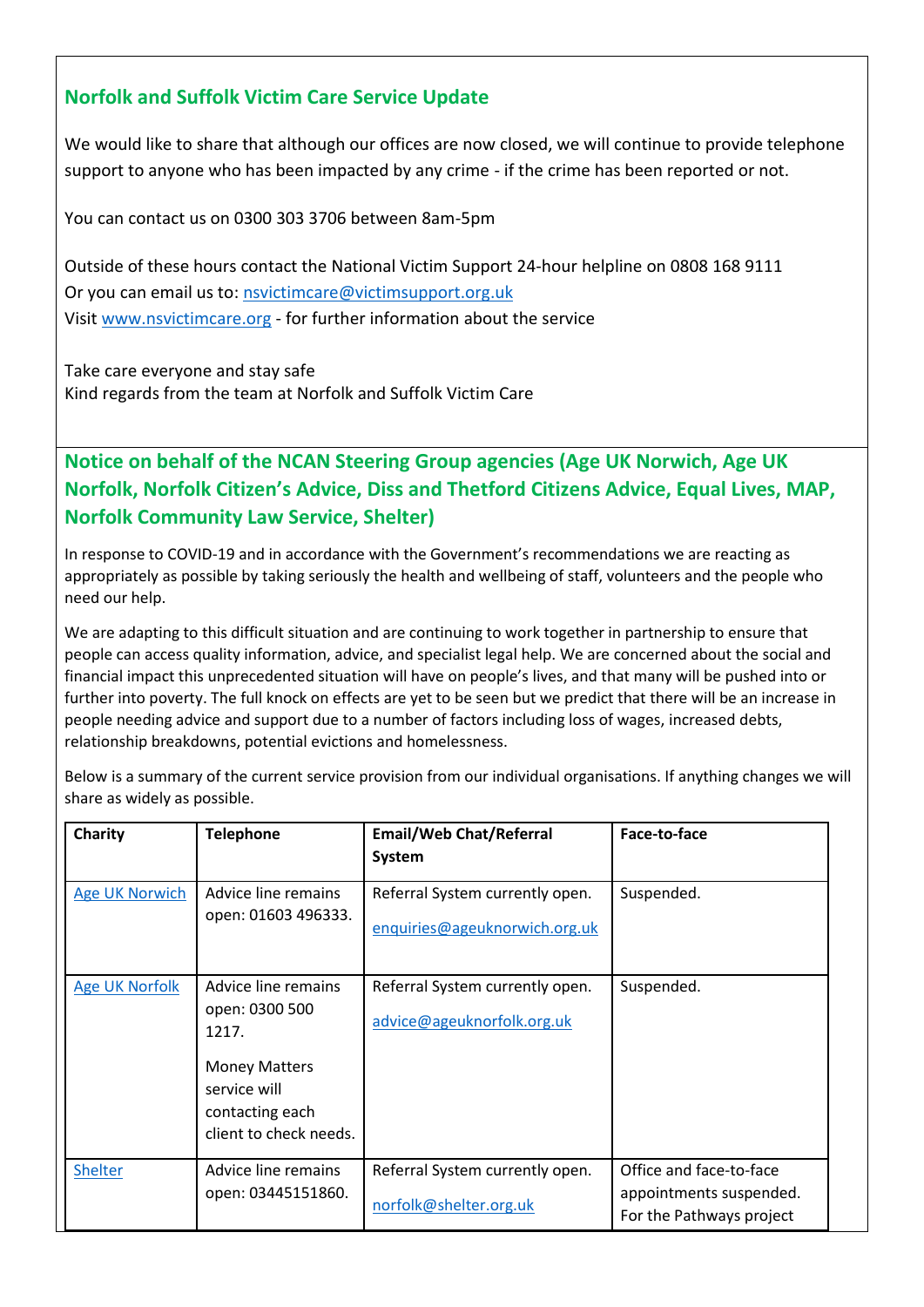|                                                       |                                                                                                                     |                                                                                                                                         | two staff members will be<br>conducting 2 hours a day<br>street outreach.                                                               |
|-------------------------------------------------------|---------------------------------------------------------------------------------------------------------------------|-----------------------------------------------------------------------------------------------------------------------------------------|-----------------------------------------------------------------------------------------------------------------------------------------|
| <b>Equal Lives</b>                                    | Telephone line<br>remains open:<br>01508491210                                                                      | Referral System currently open.<br>info@equallives.org.uk                                                                               | Continuing with some pre-<br>booked appointments and<br>running a very limited face-<br>to-face service where<br>possible.              |
| <b>MAP</b>                                            | Telephone line<br>remains open: 01603<br>766994                                                                     | Referral System currently open.<br>info@map.uk.net                                                                                      | Drop in advice service<br>remains open but<br>screenings will be<br>conducted at the door and<br>strict hygiene procedures in<br>place. |
| <b>Norfolk</b><br><b>Community Law</b><br>Service     | Telephone line<br>remains open and<br>advice will be<br>provided via<br>telephone when<br>possible: 01603<br>496623 | Referral System currently open.<br>info@ncls.co.uk                                                                                      | Suspended.                                                                                                                              |
| Diss and<br><b>Thetford</b><br><b>Citizens Advice</b> | Telephone line<br>remains open: 03444<br>111 444.                                                                   | Email, webchat, Skype and<br>phones will be available. Referral<br>System currently open.<br>https://www.cadat.org.uk/email-<br>advice/ | Closed from Friday 20th<br>March.                                                                                                       |
| <b>Norfolk Citizens</b><br><b>Advice</b>              | Telephone line<br>remains open:<br>03444111444                                                                      | Referral System currently open.<br>www.ncab.org.uk and click<br>'email advice'.<br>Webchat available.                                   | Limited service for clients in<br>emergencies but telephone<br>and digital encouraged if<br>possible.                                   |

# **Free 20 minutes Online Therapy Service**

An online therapy service is to offer free 20-minute sessions aimed at vulnerable older people and others who are self-isolating or struggling, after therapists across the UK volunteered their help.

The Help Hub was originally intended to serve a small area in west Oxfordshire but will expand nationally when it launches this week following an influx of support.

"Thanks to the kindness of therapists right across the country willing to work for free, the idea snowballed in the space of less than a fortnight to the extent that we can now cover the whole of the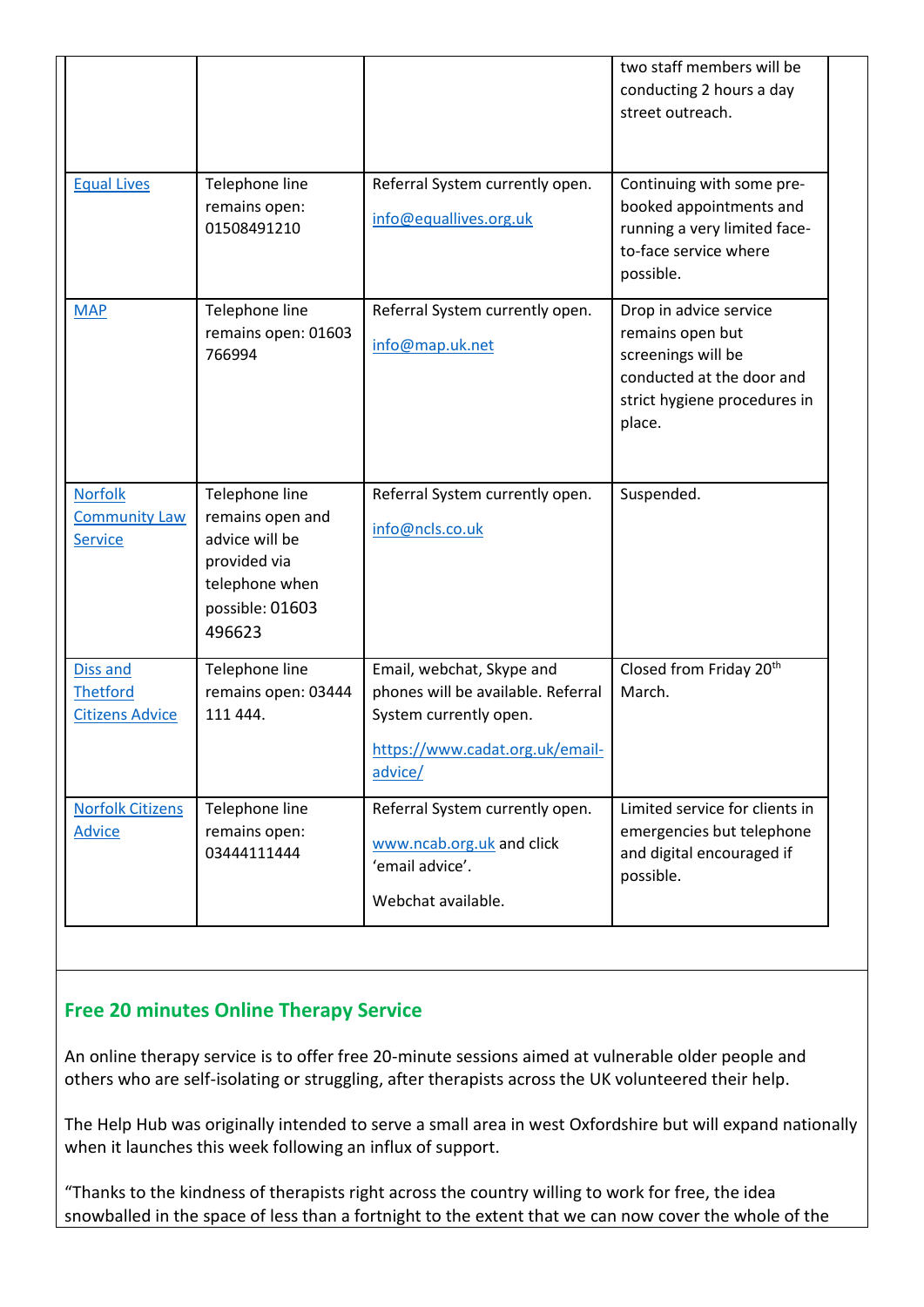UK," said Ruth Chaloner, the founder of the service, who is asking therapists to email her at [info@helphub.co.uk](mailto:info@helphub.co.uk) if they want to get involved.

Chaloner is now setting up a second scheme to help the hardest-to-reach members of her local community. She hopes this is another idea that could be extended nationally."

[https://www.theguardian.com/world/2020/mar/18/coronavirus-online-therapy-service-to-offer-free](https://www.theguardian.com/world/2020/mar/18/coronavirus-online-therapy-service-to-offer-free-sessions-across-uk-self-isolating)[sessions-across-uk-self-isolating](https://www.theguardian.com/world/2020/mar/18/coronavirus-online-therapy-service-to-offer-free-sessions-across-uk-self-isolating)

#### **Norfolk Museums Closure**

Following careful consideration of recent developments of the Coronavirus / COVID-19 pandemic, and following national government guidance, we have taken the difficult decision to close all ten of our museum sites to protect the welfare of our visitors, volunteers and staff. All our museums will remain closed until further notice.

All events have now been cancelled for the foreseeable future. If you have pre-booked for any events during this time, we will be in touch.

[www.museums.norfolk.gov.uk](https://www.norfolk.gov.uk/sitecore%20modules/Web/EXM/RedirectUrlPage.aspx?ec_eq=6l%2fTQQ6n9e7uwRaboGYn5gclY9i5E08WwseItG%2bgOyVPxp7AyMvfLqtLVultTOF%2bbVkekJsAicyp6BnbULkMMTGZpHN3%2fygpUbCB4U3%2f3Y14lobkAeeX07BBOVC1MCr%2f7nFqdatexusuAxUT6R1NY3j9gl5r9bu4S6uvgJ4bhu2NvGNBHM14HB5EVq6NelYzPnMqGjUbqIn1PMQhGRtjydmNxYazudadU2Ir0M8Qp1qSmZmqXe4oDx7d8i7A2OpXrKWJ%2bqzG73NxAcQUl5qMaw8zVQObDgly%2bhSMhZwfVGxFsowge9ZgyhHN0HzMC09hIkttBJSQryY5bTp56u8WzQ%3d%3d)

# **Covid-19 update from Norfolk Community Foundation**

We understand that some of the projects and activities we have funded will be affected by Covid-19, and if that means you need to postpone or re-design your work, we aim to support you to do that in the most appropriate way. That includes extending the period that your funding is available to you where needed, or agreeing an alternative use for your grant.

Please use your judgement, and apply current Government guidance, to consider whether your planned events and activities should go ahead. If you decide to cancel your activity, or cannot re-arrange within a reasonable timescale, please talk to us and we'll decide the best way forward together.

At this time, our offices and all services remain operational. So if you have submitted an application, or are working on one now, please be reassured that it will be processed in the usual way. While it may not be sensible in some cases for decision making panels to meet, we will encourage a remote response to ensure that funding notifications are not delayed. Grant payments are being processed normally at this time.

While we have taken steps to ensure we can continue our services, we're monitoring the situation closely and we'll keep you updated if things change.

Contact the Grants Team Tel: 01603 623958 or email [grants@norfolkfoundation.com](mailto:grants@norfolkfoundation.com)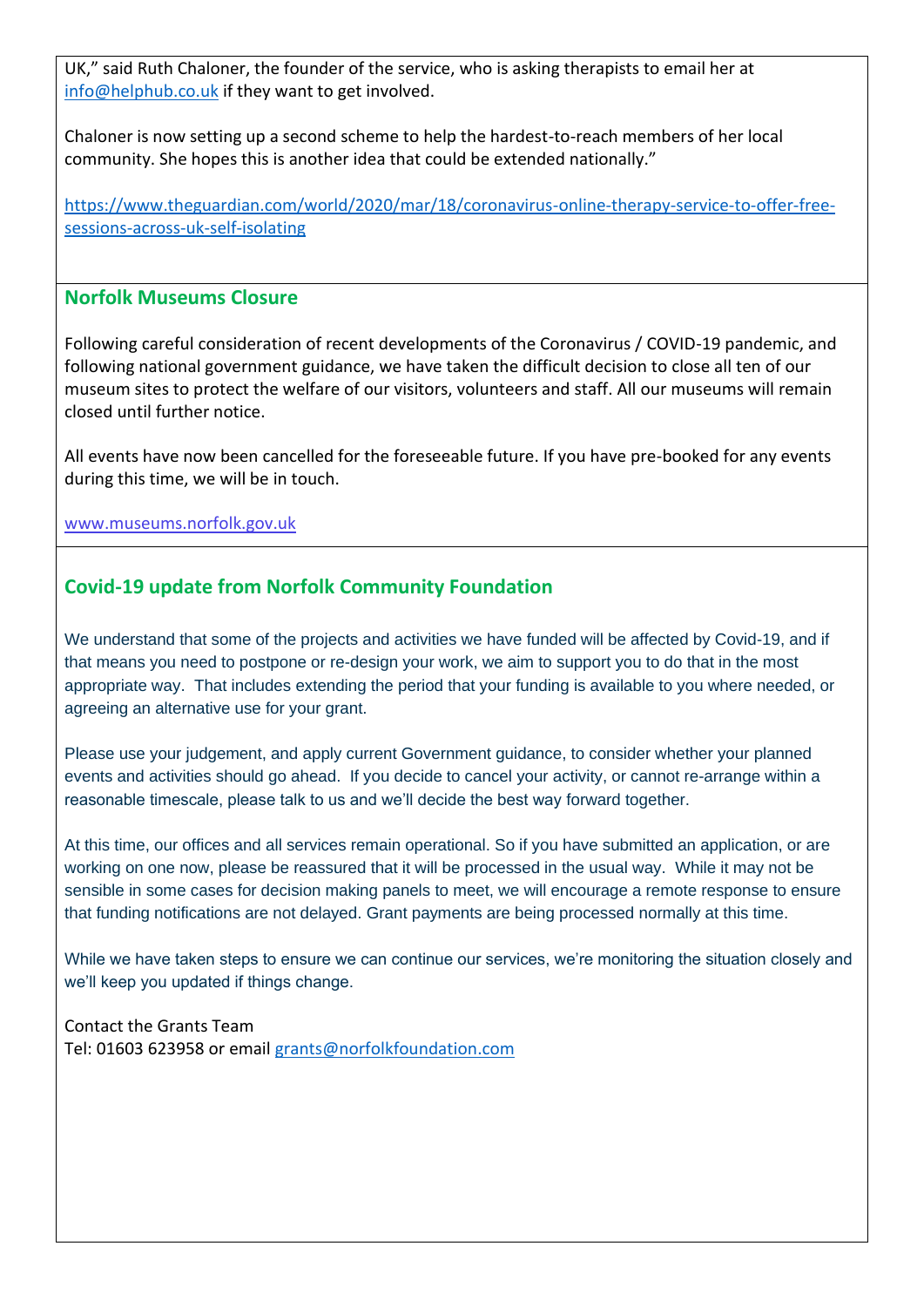#### **Service update for the Norwich Mobility Aids Service**

The British Red Cross Mobility Aids Service is supporting colleagues in health and social care through extended opening hours to assist with 'Winter Pressures'.

The Norwich team are now offering a home delivery service on Tuesdays and Fridays to support hospital discharges. Where this is applicable the normal charge for this service is being waived.

We would be very grateful if you could share this with other colleagues/agencies across the county. These revised times will remain in place until the 31st of May 2020. If there are any further revisions to our opening times, we will inform you.

#### **For more information call 01603 253403 or 0300 456 1915 Option 3**

#### **British red cross scamming**

British Red Cross brand potentially being used by scammers as a way in to vulnerable communities through using branded postcards (similar to what is proposed by EDP and via the spontaneous mutual aid groups). There have been reports of people purporting to be from BRC knocking the doors of the elderly and vulnerable and taking their money to do shopping – and not returning. People are also charging for coming into people's home with testing kits (that don't exist).

British Red Ross staff and volunteers all have clear and recognisable ID and uniforms. What's more people need to be vigilant generally with regards to strangers appearing and offering assistance, and never to give over card details or money.

**British Red Cross are NOT utilising a postcard system currently in connection to Covid19 and any distribution of these cards locally needs to be reported to the authorities immediately.** 

# **LUMI Coronavirus: help & guidance**

We've gathered information to help guide you on the Coronavirus whether you are a community organisation, an individual resident or a group of neighbours looking to help others.

Information for community organisations and residents who want to lend a helping hand is begining to surface but is still pretty scattered. As we start to come across reliable guidance or toolkits that may, help we'll add it to our resource section.

# **Visit: [https://www.lumi.org.uk/resources/resources-and-toolkits/coronavirus-help](https://www.lumi.org.uk/resources/resources-and-toolkits/coronavirus-help-and-guidance/)[and-guidance/](https://www.lumi.org.uk/resources/resources-and-toolkits/coronavirus-help-and-guidance/)**

If you want to add any useful guidance or documents to it, please email [lumi@norwich.gov.uk](mailto:lumi@norwich.gov.uk) and speak with Emma.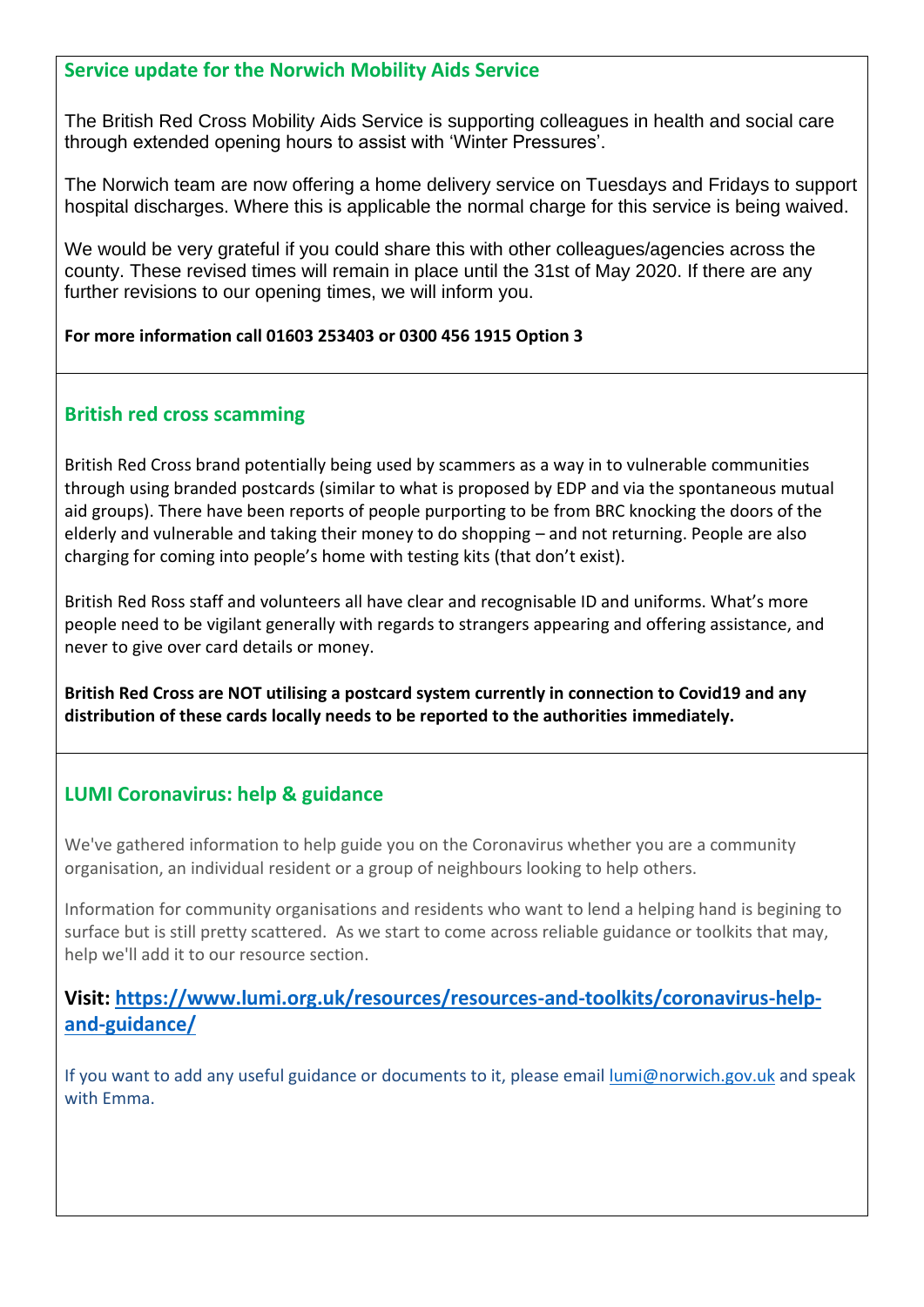# **CANCELLED - Norfolk Virtual School Conference for Post 16 Designated Teachers and Personal Advisors**

#### **COURSE CANCELLED - Norfolk Virtual School Conference for Post 16 Designated Teachers and Personal Advisors 25th March - COVID-19**

We are pausing all continuous professional development purchased through Educator Solutions as of Wednesday 18 March and up until after the Easter holidays.

Our usual cancellation terms will not apply for your booking. You do not need to contact us. We will cancel your booking and automatically reimburse you (if applicable) through the SLA Online system.

We will be in contact with you again after the Easter holidays to arrange rebooking of your training for a future date. If you have bookings from 20 April onwards that are affected we will be in contact again about those after Easter. Our aim is to support you at this time and we will continue to keep you updated.

#### **Healthwatch Norfolk COVID-19 update**

Postponing all public engagement events until further notice, including visits to hospitals, surgeries, care homes and community groups or forums.

Although we will not be engaging face-to-face with service users, you can still share your experience of health and social services via our [feedback centre,](https://healthwatchnorfolk.co.uk/services/) or by contacting us by email or phone.

We are also keen to help isolated individuals receive useful public health information as local and national messages develop. If you are worried about anyone who might not be getting the information they need, please get in touch.

Contact details:

Telephone: 01953 856029

Email: [enquiries@healthwatchnorfolk.co.uk](mailto:enquiries@healthwatchnorfolk.co.uk)

# **Update from The Feed**

We have made the difficult decision to stand down all work experience trainees and volunteers from our service for the time being.

The café remains open to support people in crisis or in need of food and we will continue to do so until we are told we are not allowed to. Please if any of your clients are struggling to pay for food please send them to The Feed café on Prince of Wales Road.

We will continue to accept referrals onto our Supported Work Experience and Bloom projects, The Bloom Project will most likely be postponed. Please email [lucy@thefeed.org.uk.](mailto:lucy@thefeed.org.uk) Those will be dealt with by phone initially with a view to being able to commence work experience once we are in a position to do so.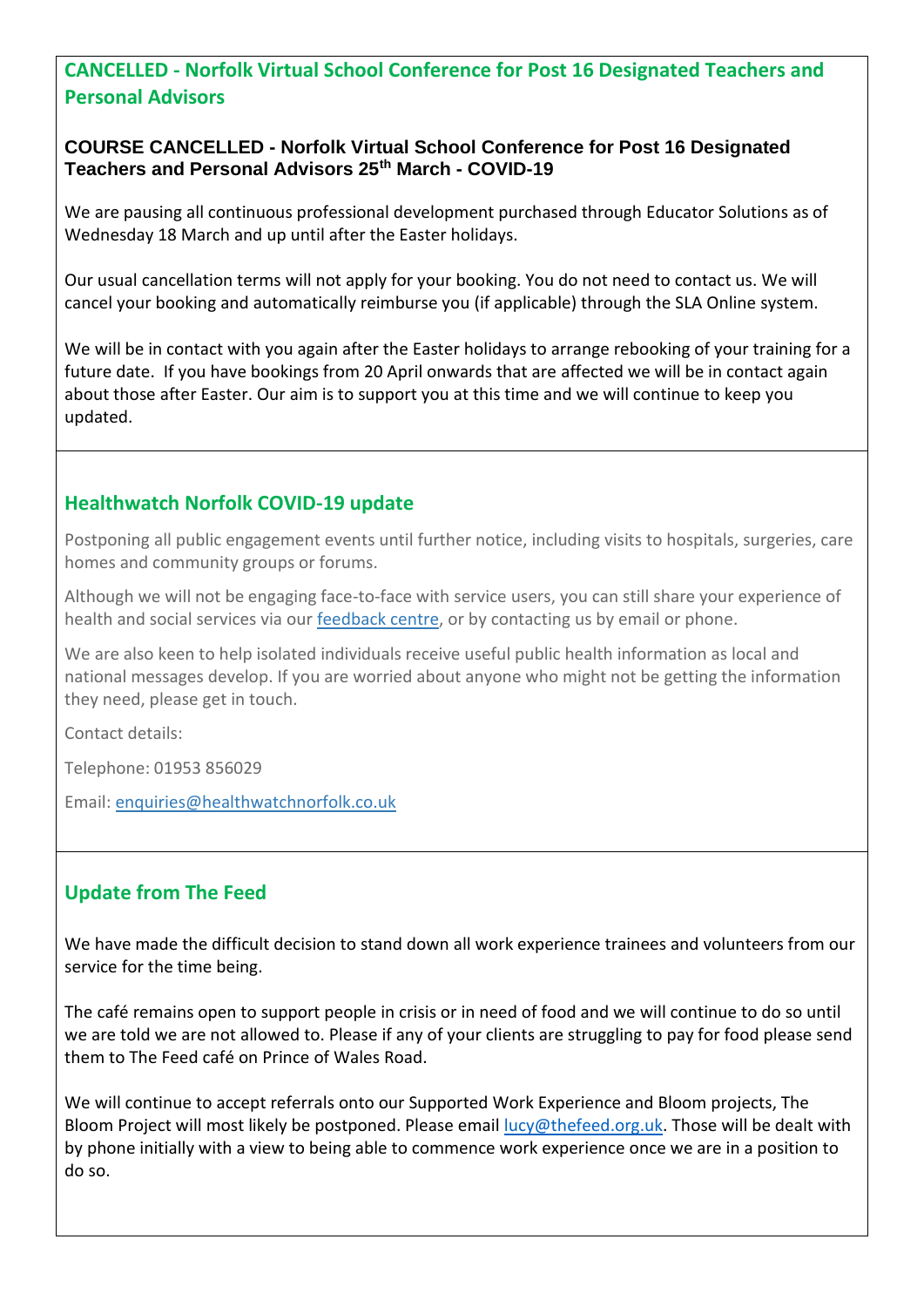# **Silver Road Community Centre Update**

Silver road community centre is closed until further notice. They are hoping to collect food items for the food bank over the next weeks

# **Event cancellations (various locations and organisations)**

- Dying Matters 7th May The Forum
- NOPF working group Tues 24th March City Hall
- NASP Steering group 24th March County Hall
- Autism Awareness Day 31/03/2020
- NOPSP all meetings up until 15th June at least, pending future situation
- N&WDP all meetings up until 15th June at least, pending future situation
- CCC 6th April King's Lynn
- NHS Norfolk and Waveney Clinical Commissioning Group Wed 1st April King's Lynn
- Carers Information Day Mon 8th June The Forum

# **Useful links:**

**Easy read leaflet, available in an electronic format through the Mencap website**  <https://www.mencap.org.uk/advice-and-support/health/coronavirus>

**Community Action Norfolk Advice for Community & Neighbourhood Responses to Covid -19** <http://www.communityactionnorfolk.org.uk/sites/content/community-responses-covid-19-pandemic>

#### **Community Action Norfolk's General Guidance for VCSE organisations**

[http://www.communityactionnorfolk.org.uk/sites/content/coronavirus-covid-19-guidance](http://www.communityactionnorfolk.org.uk/sites/content/coronavirus-covid-19-guidance-organisations-0)[organisations-0](http://www.communityactionnorfolk.org.uk/sites/content/coronavirus-covid-19-guidance-organisations-0)

#### **Guidance for employees, employers and business**

<https://www.gov.uk/government/publications/guidance-to-employers-and-businesses-about-covid-19>

#### **Tax Helpline to support small business and self-employed**

[https://www.gov.uk/government/news/tax-helpline-to-support-businesses-affected-by-coronavirus](https://www.gov.uk/government/news/tax-helpline-to-support-businesses-affected-by-coronavirus-covid-19)[covid-19](https://www.gov.uk/government/news/tax-helpline-to-support-businesses-affected-by-coronavirus-covid-19)